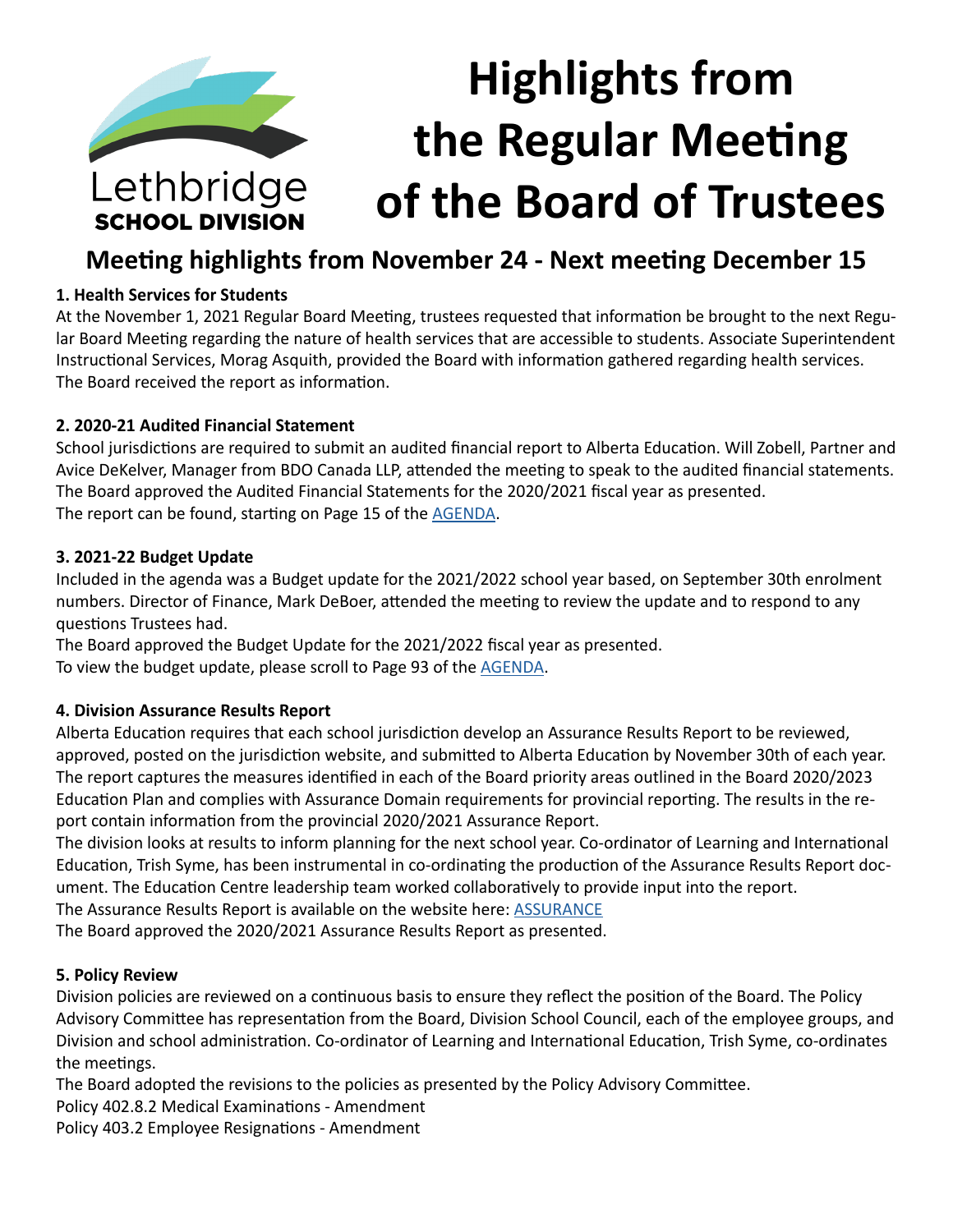# **6. Voluntary Retirement – Alberta Teachers' Retirement Fund Members and Local Authorities Pension Plan Members**

The Board moved to extend the Voluntary Retirement opportunity to employees who qualify to collect a pension and are members of the Alberta Teachers' Retirement Fund or Local Authorities Pension Plan (CUPE 290, CUPE 2843 and non-union employees). Employees intending to access this opportunity will be required to notify the Division in writing, per the process outlined by the Division by December 17, 2021 and submit a letter of retirement effective January 31, 2022. These employees will be offered a temporary contract effective February 1, 2022 – June 29, 2022 (or the end date as per the appropriate employee calendar).

#### **7. Committee Terms of Reference - Superintendent Evaluation Committee**

Board Chair Allison Purcell reviewed the Terms of Reference (attached to the agenda) and Policy 301.3 Evaluation Process for the Superintendent. It was noted that this is the scheduled year in the cycle outlined in policy for summative evaluation of the superintendent. The statement in Policy 301.3 referencing an Evaluation Committee comprised of the Board Chair and two Trustees was discussed. The Board passed a motion to send Policy 301.3 to the Policy Advisory Committee to discuss whether the process should be guided by a committee of the Board (3 trustees) or the entire Board. The motion was passed by a 5-2 vote. The Board also approved the updated Committee Terms of Reference.

# **8. Committee Terms of Reference - Terms of Reference and Numbers of Appointed Trustees**

Trustee Craig Whitehead requested a conversation regarding the numbers of Trustees on Committees. The number of appointed trustees is delineated in each committee Terms of Reference.

The Board discussed the Terms of Reference as requested by Trustee Craig Whitehead, and passed a motion to request the Division provide information on the rationale for the composition of the committees, and bring that back to the Committee of the Whole on Dec. 7, 2021.

## **9. Advocacy - Bill 70 Inclusion of School Jurisdictions**

Included in the agenda package under "correspondence received," was a letter that the Board of Chinook's Edge School Division sent to The Honourable Kaycee Madu, Minister of Justice and Solicitor General. The letter requests that all school divisions and schools across Alberta be added to Bill 70 COVID-19 RELATED MEASURES ACT (attached). The Bill states that the ACT could apply to anyone else identified through future regulation as needed. The Board agreed to send correspondence to Madu requesting that a regulation be put into force that applies Bill 70 COVID-19 RELATED MEASURES ACT to all school divisions and school across Alberta.

#### **10. Transportation**

Over the course of this fall, a number of community members have voiced concern regarding bussing, including late arrivals to school and safety concerns. Trustees developed an understanding of what Southland Transportation and the Division is are doing to contribute to a solution. It was also recommended that an understanding be developed as to what to expect looking forward.

#### **11. Associate Superintendent Reports**

Christine Lee, Associate Superintendent, Business and Operations; Mike Nightingale, Associate Superintendent, Human Resources and Morag Asquith, Associate Superintendent, Instructional Services, delivered their respective reports for the Board. To read the reports in full, see Page 163 of the **[AGENDA](https://www.lethsd.ab.ca/download/372980)**.

# **12. Board Priorities Report**

The Division Office Leadership Team is committed to keeping the Board informed regarding progress in Board priority areas. The Board Priorities Report is an element of monthly assurance to the trustees and public regarding the work that is being done to accomplish the Outcomes delineated in the Board 2021/2022 Assurance Plan. The Board received the report as information. To read the report, please see Page 178 of the [AGENDA](https://www.lethsd.ab.ca/download/372980).

#### **13. COVID Update**

Superintendent Cheryl Gilmore highlighted changes to COVID trends, the Re-Entry Plan, Restriction Exemption Program, and COVID notifications that may have occurred over the past month. The update is here: [UPDATE](https://www.lethsd.ab.ca/download/373481).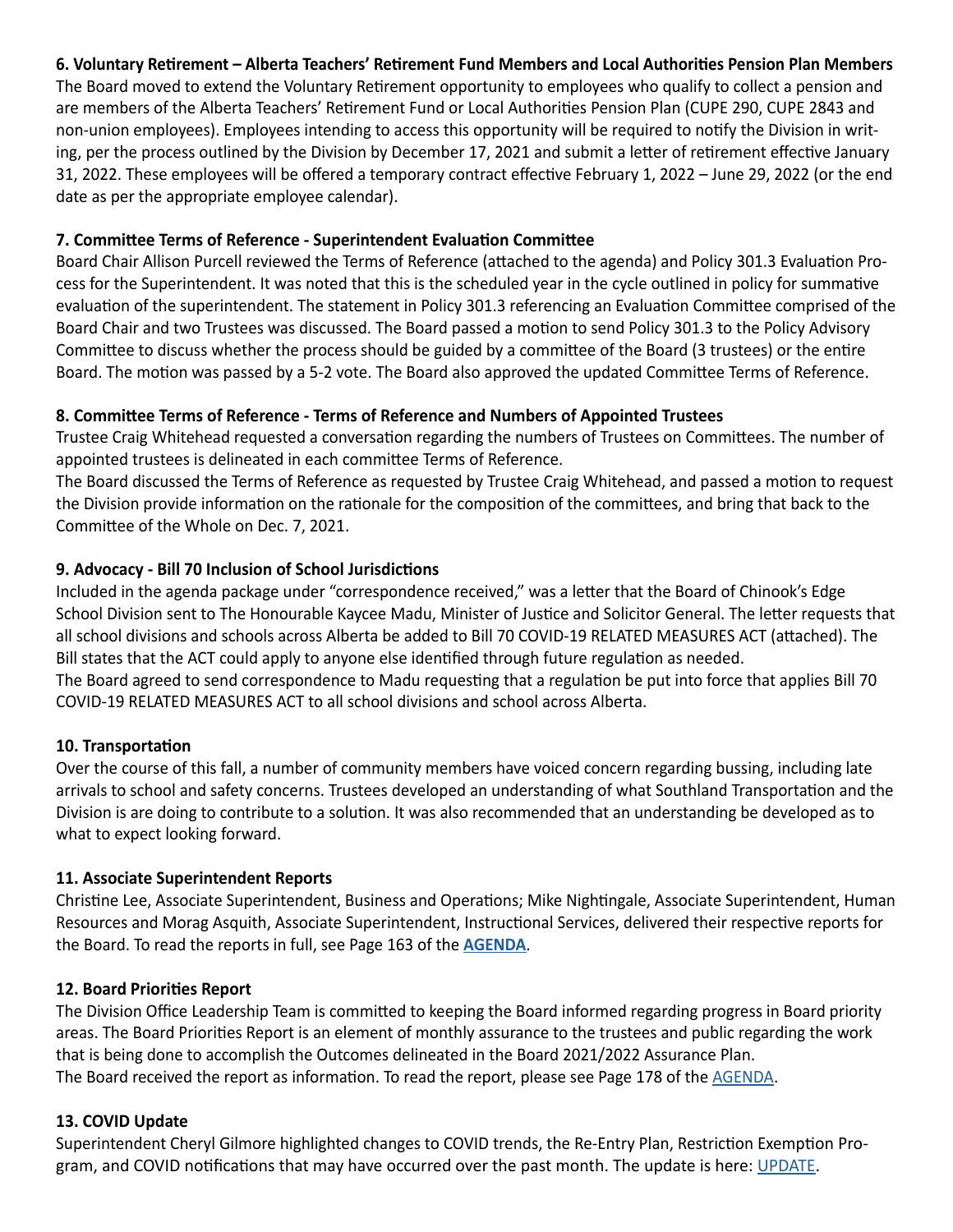# **14. Acknowledgements of Excellence/School Showcase**

The Board has a long-standing practice of acknowledging the efforts of students and staff whose commitment to excellence has resulted in outstanding achievement. Details of accomplishments of note are provided as information. Congratulations to the following Division staff and students:

# **Victoria Park Showcase:**

Greetings Board Members! We hope that this message finds you enjoying your time orienting (or reorienting) to the Division and getting to know one another in your new roles. We appreciate your efforts to engage with our schools and are delighted to share with you some of what we would consider to be the greatest celebrations of the school year thus far…

Through our work at Victoria Park High School and Lethbridge Alternative Schools and Programs, we are currently supporting 313 students in achieving their preferred futures. Our days include the joys, successes, challenges and heartbreaks that come with supporting human beings in their growth and development. Along the way, we have much to celebrate and are very proud that our students and staff are engaging in:

· A place to belong and be a part of something larger than the individuals themselves

· An advisor system that offers a chance to connect with each student individually, offering intensive supports in the academic, physical, emotional, social, and cultural domains

· An educational model that offers individual choice, tailored to meet student needs and designed for scaffolding unique pathways to success Therapeutic supports within comprehensive academic programming

· Option classes that are designed to meet the needs and interests of diverse learners in a variety of contexts

· The introduction of some NEW and purposefully created experiential options in an effort to expand student opportunities and life exposure

o Volunteerism course (a course of participatory activities where students earn credits, gain skills, build resumes, and give back to their community)

o Canoe Camping course (a real-life outdoor adventure course that teaches the basics of camping and water way navigation – for students who have not had exposure to either)

o Nature Quest course (a course that involves land-based, Blackfoot ways of knowing, as well as certified instruction in archery)

o Nutrition and Workout Basics course (a course designed to help students learn about developing their own optimal health and well-being from a scientific and experiential perspective)

o Active Lifestyles – a new take on physical education with a twist of "get to know your local amenities" type of delivery

· Design of learning programs offered in-person and via Distributed Learning (DL), providing formats for curriculum delivery that are carefully matched to the student context

· A Mindfulness Partnership with the University of Lethbridge – practicing self regulation and mindfulness, specifically designed for students in Alternate School environments and incorporating a cancer risk-prevention model

· The You and Your Child Pre-Natal and Parenting program, where our students can learn healthy child and self-care practices, intentionally changing the trajectory of the generations to come

· Knowledge and Employment – program that focuses on numeracy and literacy and builds skills and positive attitudes toward employment in unique, supported, and personalized work placements

· The Stepping Away program which allows students a chance to develop skills in the trades, while growing in their resiliency, and nurturing of their own mental health and well-being

· Supported transitions to and from youth treatment programs in our local community

· Daily hot lunches, funded through grant applications and prepared by students in an effort to meet the needs and build the skills within our own school population

· A caring, compassionate, soft place to land, where students are able discover and nurture their own strengths and abilities, connecting to purpose and passion in their education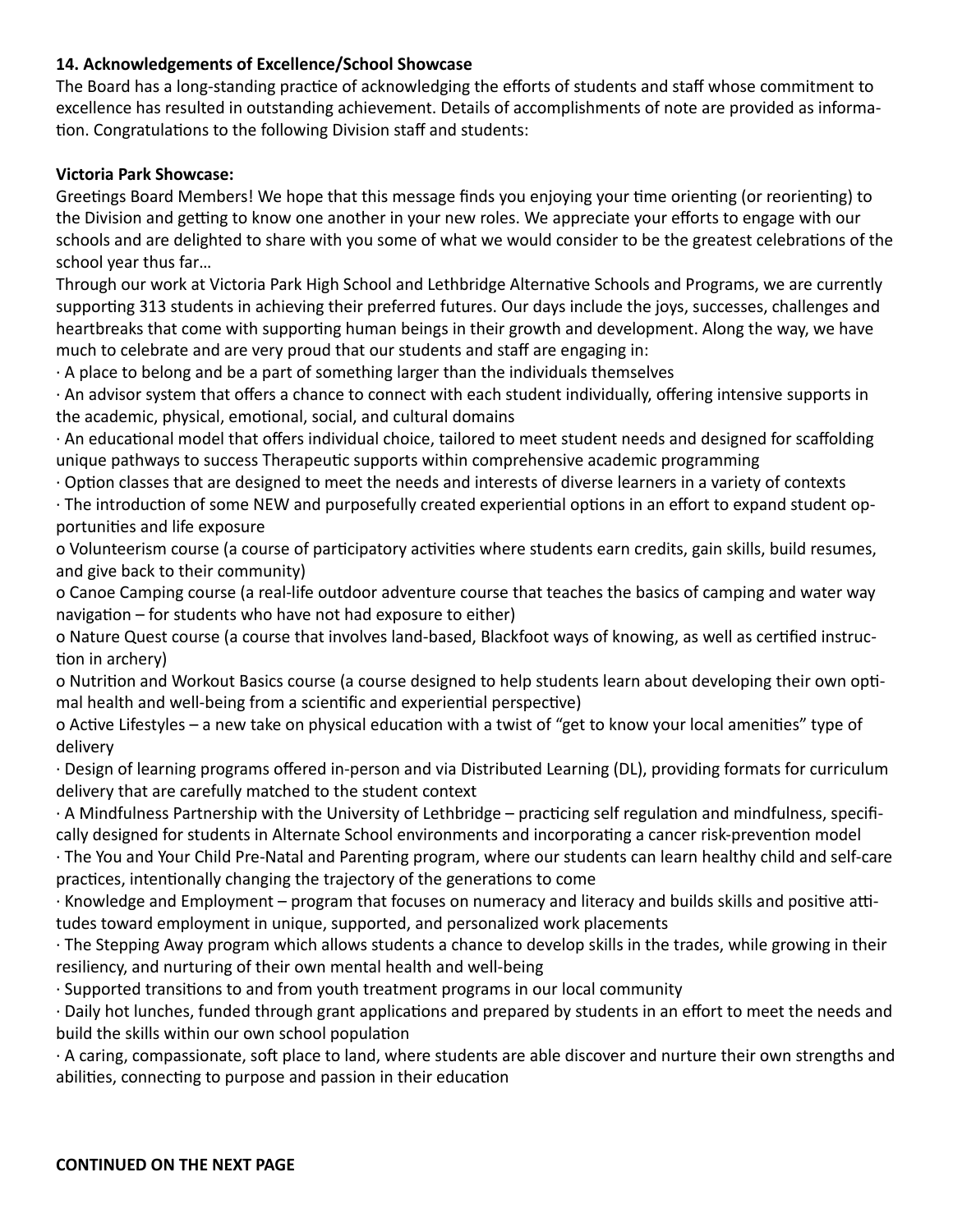#### **CONTINUED FROM THE PREVIOUS PAGE**

# **14. Acknowledgements of Excellence/Highlights**

# **Victoria Park Showcase:**

The realities of supporting people in their growth and development give us cause for constant joy, laughter, worry, and anticipation. Through it all, we make a concerted effort to practice recognition of the determination that it takes to succeed, and to celebrate the forward movement that we see in our students' lives. Thank you for your ongoing support of our programs.

# **Gilbert Paterson Middle School Showcase:**

• Welcome to many new and diverse families to GPMS this fall – we have a Newcomers Club that is starting this week at noon to help connect our new students to our school.

• We are excited that our Gilbert Paterson GSA has been bringing out upwards of 30 students for their weekly meetings!

• Congratulations to our Tiger Cross Country Teams as they captured 4 of 6 City titles this fall and the 1J South Zone team title. Our Rep volleyball teams just capped off a successful season with the Boys capturing the LSAA playoff title and the Girls finishing first in league play before bowing out in the semifinals. Thanks to all our club, developmental and rep coaches for all their time and dedication.

• GPMS Fine Arts is back in full swing this fall with preparations for our new year production of Mary Poppins Jr. well underway. We were excited to have our choir and band programs contribute once again to our 2021 Virtual Remembrance Day assembly last week. These students are also busy preparing for their December Winter concerts.

• Leadership students at grades 6, 7 and 8 have been busy over the past month leading the charge in a variety of school activities including Terry Fox Toonie Challenge, Feed the Bug, Rock your Mocs and other fun theme days like Twin Day, Wacky Hair Day and Halloween to name a few.

• Our School Wellness Team has been delivering universal programming to our classrooms on a variety of topics from general wellness, friendship and anxiety. The Team is busy supporting Paterson families this season through our Angel Tree participation and a seasonal food drive.

• Our School Numeracy committee is using the resources of Peter Liljedahl to create strategies for building Thinking Classrooms in mathematics.

• The GPMS Pink Shirt Day T-shirt design contest is open to all students as we search for the design for our 2022 school t-shirt. The contest closes Dec. 10.

# **General Stewart School Showcase:**

General Stewart has had an exciting, engaging start to our school year. We are still a very small school (just over 100 students) which allows us to develop a strong sense of connection with all of our families. We are very happy to have students in our building and we continue to be diligent in our implementation of our sanitizing and hygiene protocols.

We have always looked for ways to engage our school community and even though we have not been able to hold our extracurricular or Meal and Activity evenings, we have been able to livestream special assemblies (Halloween Parade, Remembrance Day Assembly, etc.) and have parents join us (masked and distanced) for our school walks to Henderson Lake. We raised over \$1,000 for the Terry Fox Foundation! We also used money from a Wal-Mart grant to purchase a large, inflatable outdoor projector screen so that we will be able to host outdoor events when restrictions are relaxed.

Our school is focused on developing a growth mindset and embracing Thinking Classrooms concepts. Our school slogan for the year is "Fail Fast, Fail Often, and Fail Forward" and we encourage students to share mistakes that they have made and what they have learned from them. We have implemented "Thinking Thursdays" and thinking routines to prime our students for deep thinking activities in all of our classrooms.

# **CONTINUED ON THE NEXT PAGE**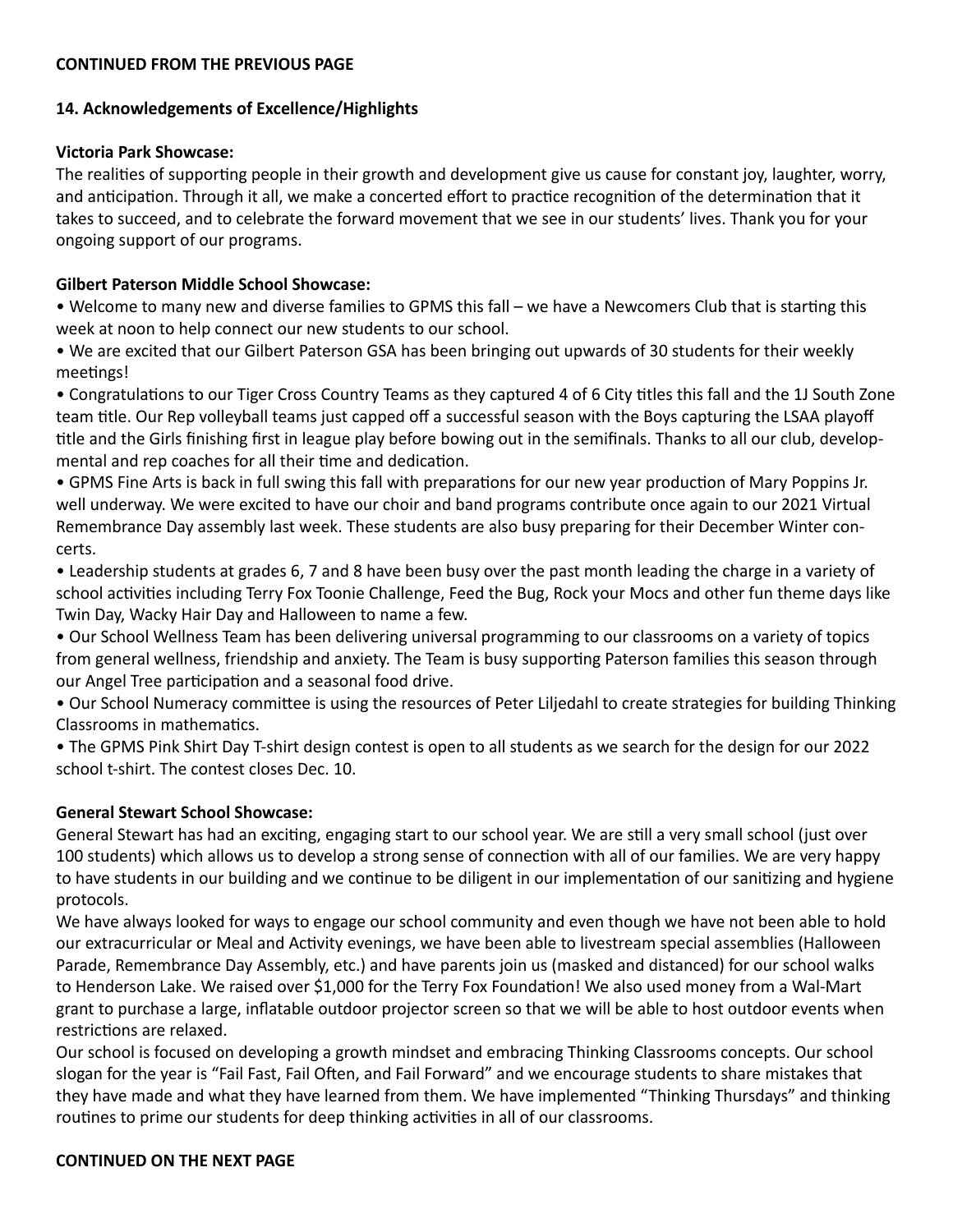#### **CONTINUED FROM THE PREVIOUS PAGE**

#### **14. Acknowledgements of Excellence/Highlights**

#### **General Stewart School Showcase:**

Our staff have been participating in a book study of Peter Liljedahl's Building Thinking Classrooms in Mathematics to model our own growth mindset.

We start each morning off with announcements over Teams which begin with a Blackfoot language gratitude statement as well as our Land Acknowledgement and O Canada. We also incorporate special student acknowledgements as well as Celebrations and Jokes of the Day. We end off with "Health Hustles" and focus breathing to get our bodies and minds ready to learn. Each day, students from our classrooms share the Celebration and Jokes of the Day and on Fridays, our grade 5 students run the whole show for our announcements.

We are also working on improving the visibility of Indigenous Teachings and Ways of Knowing and we have incorporated the Seven Grandfather Teachings as part of our character education.

On the school council front, we have a new chairperson and have re-started our hot lunch program. Exciting times at General Stewart and we are looking forward to even more of them throughout the year.

#### **15. Town Hall Meeting**

The Town Hall Meeting is scheduled for Tuesday, February 1, 2022. Victoria Park is booked, but planning is moving forward with the assumption that the Town Hall will need to be structured using a virtual platform. Superintendent Cheryl Gilmore review edthe virtual Town Hall platform that was used in February 2021 for trustee consideration. A similar platform can be structured for the upcoming February 2022 Town Hall. An example of the synthesis of stakeholder feedback from February 2021 was attached.

As well, the Board will need to consider the topic/question for the Town Hall. Since its inception, there has been two different levels of scope for feedback/perspectives gathered from community/parents/students. One approach has been to ask for feedback on a narrow or more defined topic of interest to the Board. The other approach has been to ask for feedback on broader, more open-ended questions. At this level, the feedback is synthesized into themes for the Board to consider in the development of their Assurance Plan. The topics that have been covered starting in 2008 to date is attached for information.

The Board advised the Superintendent on the direction they would like to take with the platform for the Town Hall, scheduled for February 1, 2022, and decided on a virtual format.

Board members were also asked to consider and bring a topic or specific question to the December Board meeting for the Board as a whole to consider.

#### **16. Annual Board Planning Retreat**

Traditionally, the Board and Executive Council schedule an annual strategic planning retreat following the February Town Hall meeting to review the feedback from the meeting, to set priorities for the upcoming year, review Budget Belief Statements, and take the opportunity to more fully discuss issues. Currently the Board Retreat is scheduled for March 3-4, 2022.

The Board discussed and decided on the location of the Board Retreat and provided guidance regarding desired outcomes of the retreat and process.

#### **17. Board Reports**

Reports were delivered for the ASBA Zone 6 Meeting, Division School Council, Policy Advisory Committee, ASBA Fall General Meeting and the Audit Committee. The reports begin on Page 204 of the **[AGENDA](https://www.lethsd.ab.ca/download/372980)**.